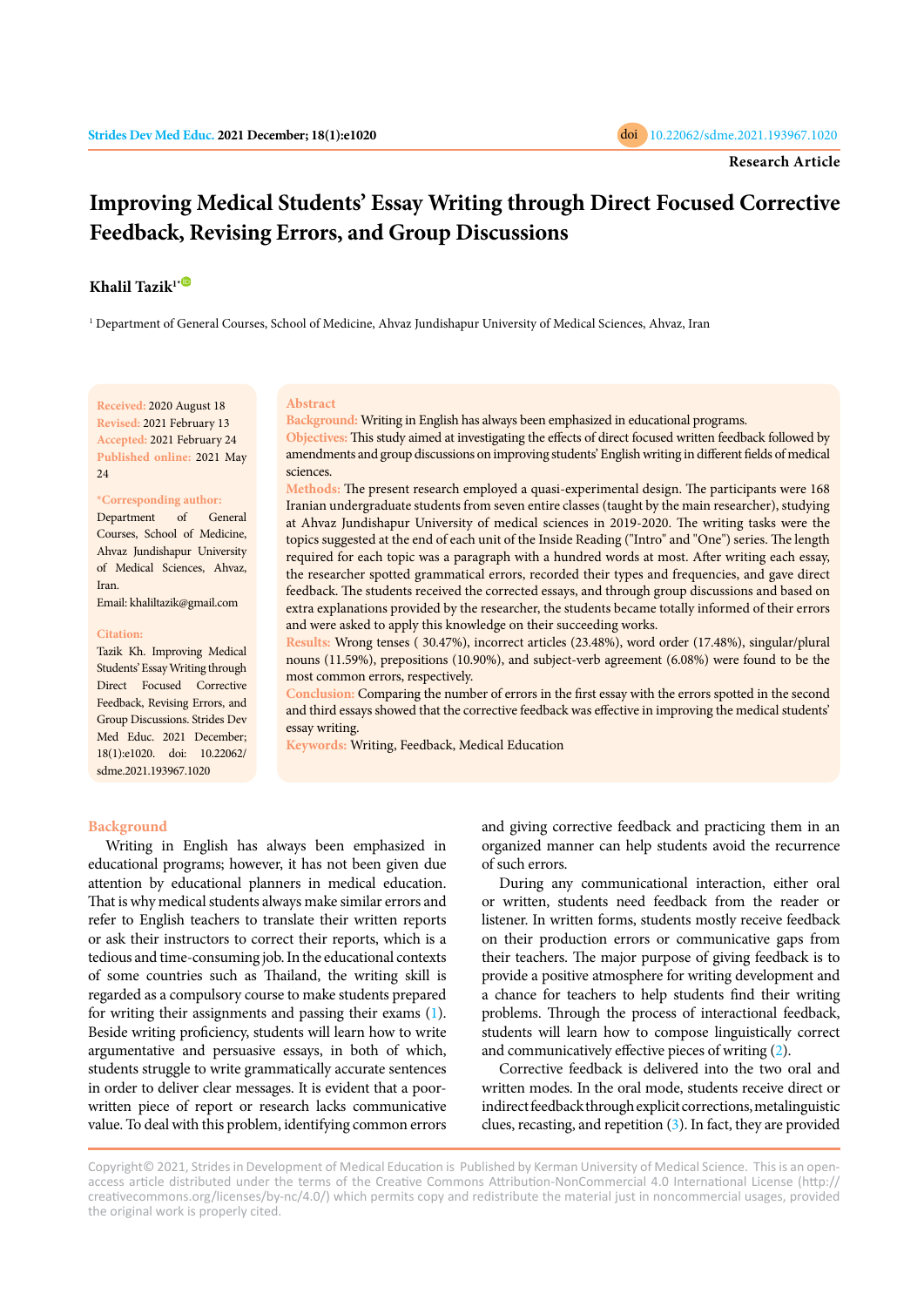with a typology for different forms of corrections applicable over different contexts. The typology includes explicit corrections, recasting, elicitation, metalinguistic clues, clarification requests, and repetition. These different types of feedback have been practiced in English classes, resulting in different findings. For instance, a study ([4](#page-5-0)) reported that learners understood better when they received direct corrective feedback from their teachers. Similarly, it was noted that students favor explicit corrective feedback rather than implicit ones [\(5\)](#page-5-0). In another research, ([6](#page-5-0)), it was found that students preferred to receive objective comments and guidelines through which they could realize their incorrect uses of language and correct themselves. In one study [\(7\)](#page-5-0) on timing, it was reported that immediate and delayed feedback are helpful in constructing explicit knowledge in adults.

Along with advancements in different areas of science, it is supposed that students should be equipped with English linguistic knowledge in order to facilitate their international relations. However, in general, medical science students in Iran do not adequately study and use English language, especially for speaking and writing, in their classes at least compared to the students studying medical fields in international universities. As a consequence, most Iranian students are not able to write in English or confident in communicating in English. Actually, in Iran, as any other English as a Foreign Language (EFL) country, academic communications are in mother language while academic sources are in English. Moreover, publishing a paper in an international journal is an academic requirement for students, especially for attaining postgraduate degrees. This contradiction in academic tradition in Iran is challenged by university students and instructors. Students pass different courses and attend different classes without sufficient knowledge to communicate their ideas with the international community. Though university organizers believe that students and teachers should equip themselves with the required knowledge in English in order to be involved in international discussions, the problem of academic communications has yet remained unresolved. In fact, there is a gap between academic expectations and the real level of education in Iran's universities. In such a situation, EFL teachers in medical universities need to make some revolutionary changes in their teaching methods and focus comprehensively on the academic writing skill. Also, curriculum developers need to sweep the writing skill into the medical educational system and provide equipment for training students.

# **Significance of Writing in English in Medical Education**

According to university syllabuses in Iran, medical science students are required to enroll in educational courses for pre-university English, general English, and English for specific purposes (ESP), each of them focusing on different issues. During the pre-university English class, students are required to review high-school materials with a little attention given to other related skills. During general English courses, students are required to work on their reading skills and learn some new academic vocabularies. Finally, the ESP course, as the final part of this syllabus, varies based on different fields of study. However, the course mostly focuses on specific content aiming at boosting students' comprehension and translation abilities. Although these English courses aim at improving students' performance in different skills, the byproduct of the syllabus indicates that students are not satisfied with the courses and do not attain systematic and high-level knowledge in English.

Based on the given explanations on the importance of paying attention to English writing, especially essay writing, in medical science education, this study intended to use written direct corrective feedback to improve medical students' essay writing skills. Among different techniques used for giving feedback, direct and indirect feedback is the most well-known strategy. Generally, direct feedback refers to the designation and provision of correct linguistic forms while indirect feedback only focuses on identifying errors, but students themselves have to look for correct forms [\(8\)](#page-5-0). In addition to the direct and indirect forms of corrective feedback, focused and unfocused modes are also discussed in the literature. Unfocused feedback deals with all kinds of errors in a text while the focused approach involves designating specific kinds of errors in advance while ignoring other types of errors [\(9\)](#page-5-0).

# **Objectives**

Essay writing is an important part of every medical schedule as medical students need to strengthen their critical judgments and present their ideas and information. Therefore, this study aimed at investigating the effects of direct focused written feedback followed by amendments and group discussions on improving students' English writing in different fields of medical sciences.

# **Methods**

The present research employed a quasi-experimental design. The participants of this study were 168 Iranian EFL undergraduate students from seven entire classes, studying at Ahvaz Jundishapur University of Medical Sciences, Ahvaz, Iran, in 2019-2020. The students of these seven classes were selected because the main researcher (a faculty member who holds Ph.D. in Teaching English) taught them both the pre-university English and general English courses. The students themselves also showed keen interest in improving their writing skills and grammar accuracy. All the students participating in the study had already studied English for six years (three years in junior and three years in senior high school). They were first-year undergraduates and were expected to be familiar with the grammatical points presented to them in the high school curriculum. Although the students participating in language teaching institutes were supposed to show a higher accuracy in writing; none of them had advanced writing skills to be excluded from the study. All the students were informed about research aims. The researcher himself taught all these classes and provided feedback to the students on their essays. Also, an experienced colleague was requested to randomly rate the essays, and in case of any discrepancy, a group discussion was held to reach a consistent decision.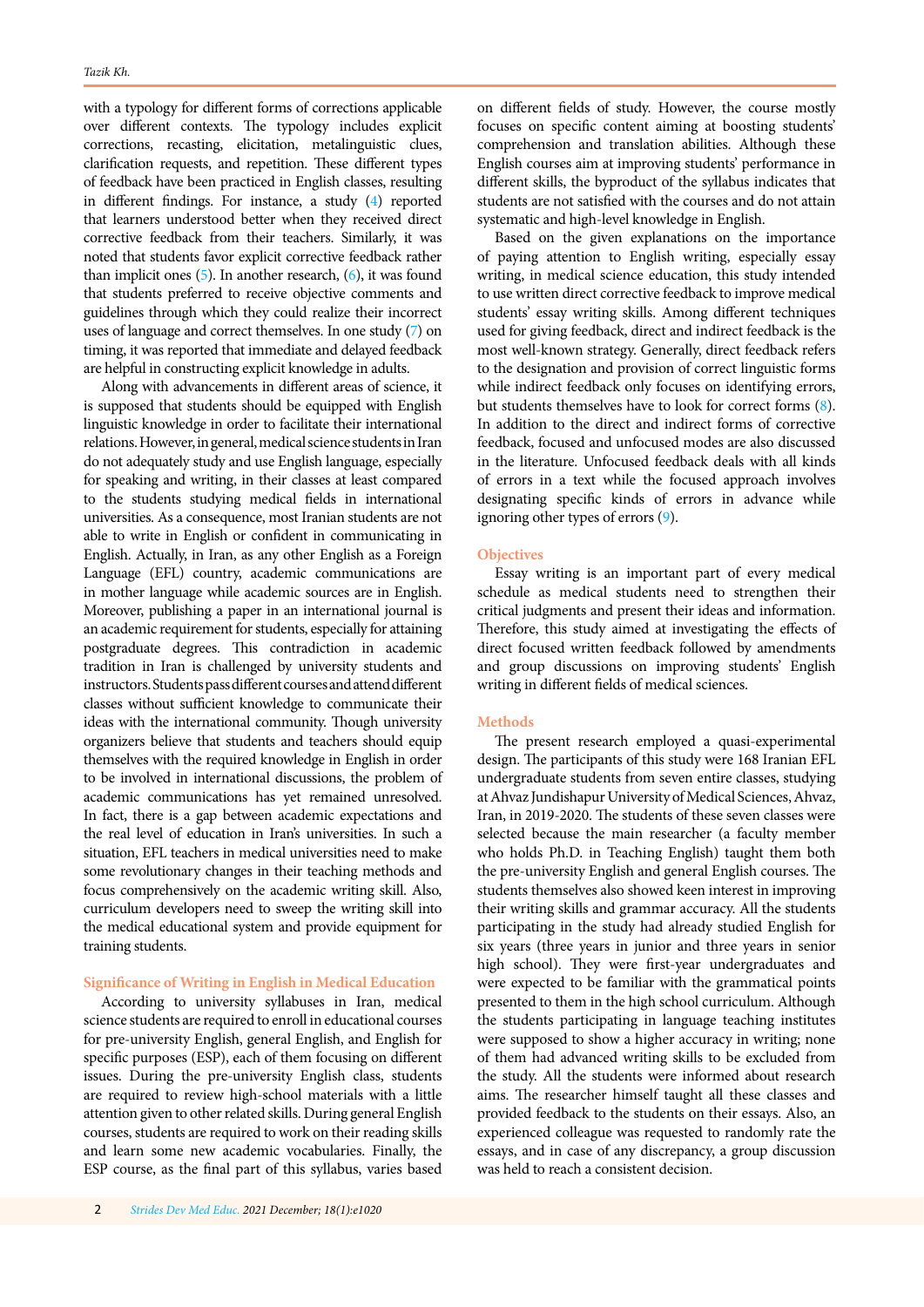| Time        | <b>Writing Task</b> | <b>Suggested Topics</b>                                                                                                                                                                                                                                                                                                                                                                                                                                             |
|-------------|---------------------|---------------------------------------------------------------------------------------------------------------------------------------------------------------------------------------------------------------------------------------------------------------------------------------------------------------------------------------------------------------------------------------------------------------------------------------------------------------------|
| Month $1st$ | Writing Task 1      | Topic 1: Functional magnetic resonance imaging (fMRI).<br>Topic 2: Describe ideas for new studies on the human brain. What would you like scientists to<br>study?<br>Topic 3: What are some other simple tools or complex equipment that doctors use to learn more<br>about what is inside a human body?                                                                                                                                                            |
|             | Corrected draft 1   |                                                                                                                                                                                                                                                                                                                                                                                                                                                                     |
|             | Treatment 1         |                                                                                                                                                                                                                                                                                                                                                                                                                                                                     |
| Month $2nd$ | Writing Task 2      | Topic 1: Imagine that you are a teacher. Children in your classroom often come to school with colds.<br>What might you tell them about staying healthy?<br>Topic 2: Today we have many effective ways to prevent illnesses. Yet, in our modern world,<br>illnesses can spread worldwide in a short time. Why do illnesses spread so easily in our modern<br>world?<br>Topic 3: Describe a time when you were ill. How did you feel? What did you do to feel better? |
|             | Corrected draft 2   |                                                                                                                                                                                                                                                                                                                                                                                                                                                                     |
|             | Treatment 2         |                                                                                                                                                                                                                                                                                                                                                                                                                                                                     |
| Month $3rd$ | Writing Task 3      | Topic 1: The reading you have studied described the life cycle of malaria: from mosquito to entering<br>a person's body and returning back to the mosquito status. Describe another cycle of malaria: How<br>malaria identifies poverty, and how poverty intensifies malaria?<br>Topic 2: What are some things that people can do to keep themselves healthy? What are some things<br>that people can do to feel better if they get sick?                           |
|             | Corrected draft 3   |                                                                                                                                                                                                                                                                                                                                                                                                                                                                     |
|             | Treatment 3         |                                                                                                                                                                                                                                                                                                                                                                                                                                                                     |

**Table 1.** Time Schedule for Writing Tasks and Returning Corrected Drafts

The effectiveness of written corrective feedback inboosting grammatical accuracy in medical students' English essays was evaluated. Nine topics from the Inside Reading (Intro and One) series were given to the students, and they were required to select three topics and write an essay for each. The process of receiving the essays and returning their corrected drafts took five months to be completed. During this period, the researcher identified the students' grammatical errors, corrected them, and informed the students through written corrective feedback. The students were required to compare the original and the corrected drafts and work on their errors. After reviewing the essays, the researcher held two sessions to answer possible questions regarding the errors and clarify grammatical rules. In every remedial session, all errors were classified, and along with their corrected forms, extra explanations were illustrated to the students. In this way, all the students became aware of the rules, and it was possible for them to use correct forms in their future essays. This process continued till the end of the educational midterm.

The study was conducted to assess the effectiveness of error correction, corrective feedback, boosting students' basic knowledge, written corrective feedback, and using a combination of educational method in improving English writing grammatical accuracy of Iranian EFL medical students and helping them extend their knowledge, better comprehend grammatical rules, and reach higher levels of writing proficiency.

This research was conducted during a six-month period (from September 2019 to February 2020, over the first and second educational semesters), including Iranian undergraduate students studying in different medical sciences' subfields. The students worked on

the topics specified at the end of each unit of the Inside Reading (Intro and One) series and submitted their essays via email. After the submission of the essays, the teacher read them meticulously and identified their grammatical errors. Then detailed feedback comments were given to each essay. The students were required to carefully study the given comments and apply them in their upcoming essays. The writing tasks that the students were required to write about were the topics suggested at the end of each unit of the Inside Reading Intro series. The required length for each topic was a paragraph of a hundred words at most. Table 1 shows the time scheduled for the writing tasks and returning corrected drafts.

The students were free to select one topic from the three suggested ones; two sessions after the ending of each unit were given to the students to write and submit their essays. The students were free to use any reference in their essays. Primary audiences were university students, and the teacher was the expert to check the essays. To avoid attention deviance, the teacher did not reveal assessment and scoring strategies in advance to tackle the students' attempts for matching themselves with the teacher's expectations and employing avoidance strategies. Consequently, the students felt free and flexible in their writings. There were no pre-test and post-test procedures in this study. In fact, the study was conducted in a longitudinal process where the writing products were compared over time to mark the differences and possible improvements. Also, it is worth noting that indirect feedback was not used.

To analyze the data, IBM SPSS Statistics 21 software was used. The statistical techniques used to present and analyze the data were descriptive statistics (frequency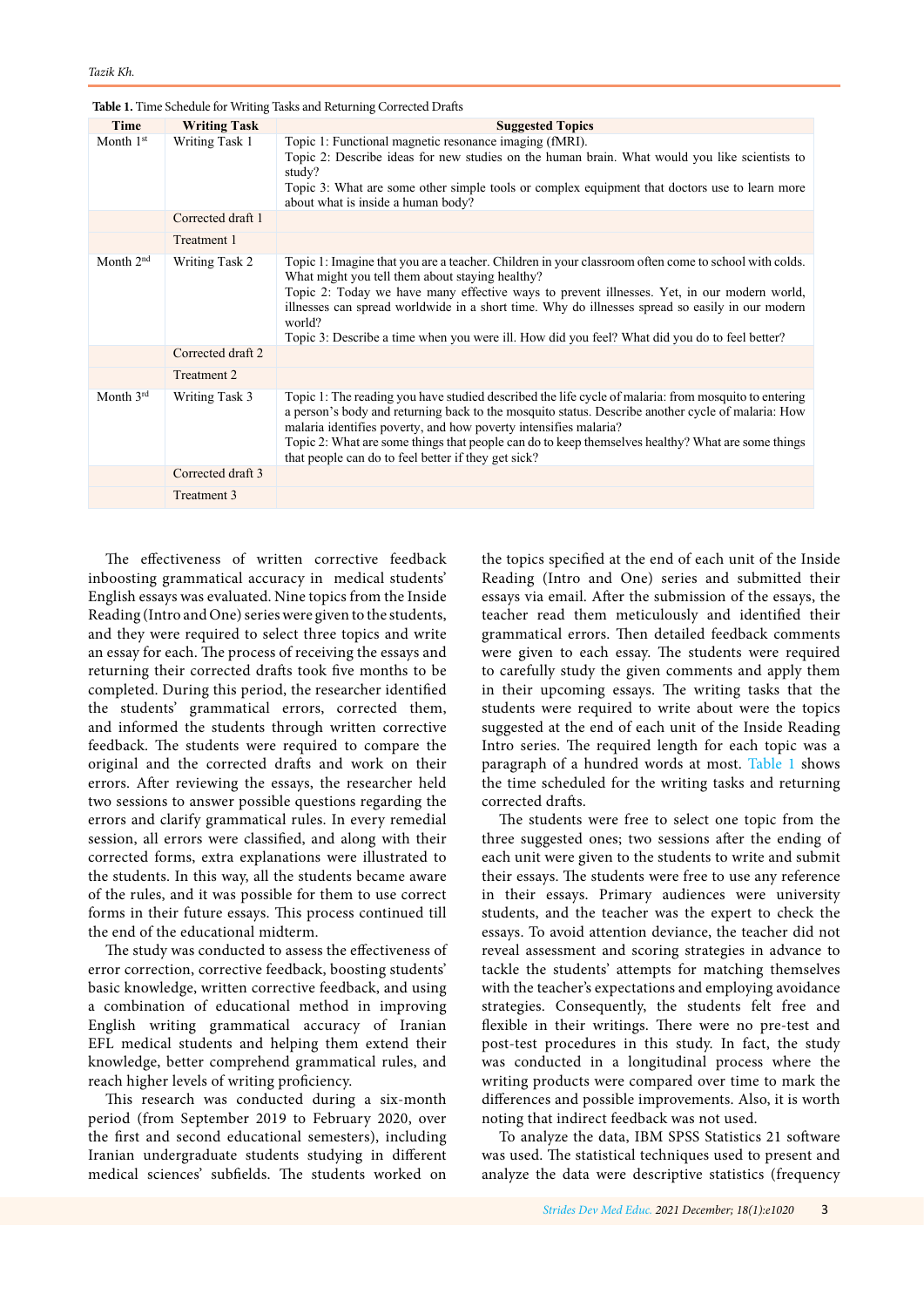**Table 2.** Demographic Characteristics of the Students

| <b>Faculties</b>                          |                                                |            |                                     |               |  |  |  |
|-------------------------------------------|------------------------------------------------|------------|-------------------------------------|---------------|--|--|--|
| <b>Student demographics</b>               | <b>Rehabilitation</b><br>Health<br>N(%)<br>N(% |            | <b>Paramedical Sciences</b><br>N(%) | Total<br>N(%) |  |  |  |
| Gender                                    |                                                |            |                                     |               |  |  |  |
| Male                                      | 12(12.24)                                      | 30(55.55)  | 4(25.0)                             | 46 (27.38)    |  |  |  |
| Female                                    | 86 (87.76)                                     | 24 (44.45) | 12(75.0)                            | 123(72.62)    |  |  |  |
| Age rang (year)                           | 18-20                                          | $18-22$    | $18 - 21$                           |               |  |  |  |
| Course and level                          |                                                |            |                                     |               |  |  |  |
| Pre-university<br>English $/1st$ semester | 98 (58.34)                                     | 54 (32.14) | 16(9.52)                            | 168 (100)     |  |  |  |

and percentage) and the Chi-square test (to determine the statistical significance or insignificance of frequency differences).

This research was approved by the Institutional Research Ethics Committee [IR.AJUMS.REC.1399.333] of Ahvaz Jundishapur University of Medical Sciences, Ahvaz, Iran.

### **Results**

The participants of this study were 168 Iranian EFL undergraduate students from seven entire classes, studying in Ahvaz Jundishapur University of Medical Sciences, Ahvaz, Iran. The students of these seven classes were selected because the main researcher (a faculty member who holds Ph.D. in Teaching English)

taught them both the pre-university English and general English courses. The students themselves also showed keen interest in improving their writing skills and grammar accuracy. All the students participating in the study had already studied English for six years (three years in junior and three years in senior high school).

The participants were 168 first-year undergraduates with the age range of 18 to 22 years (Table 2).

According to Table 3, wrong *tenses* [n=802, 30.47%] were the most frequent errors in the written essays. Incorrect articles [n=618, 23.48%], wrong word order [n=460, 17.48%], wrong use of singular/plural nouns [n=305, 11.59%], inappropriate prepositions [n=287, 10.90%], and subject-verb disagreement [n=160, 6.08%] were found to be the most commonly spotted errors,

| <b>Table 3.</b> Frequency and Type of English Language Errors in Students' Essays |  |  |  |  |  |  |
|-----------------------------------------------------------------------------------|--|--|--|--|--|--|
|-----------------------------------------------------------------------------------|--|--|--|--|--|--|

| <b>Essays</b>             |             |             |            |             |  |  |
|---------------------------|-------------|-------------|------------|-------------|--|--|
| <b>Error Types</b>        | Essay 1     | Essay 2     | Essay 3    | Total       |  |  |
|                           | N(%)        | N(%         | N(%        | N(%)        |  |  |
| <b>Wrong tenses</b>       | 472 (29.35) | 234 (33.52) | 96(29.45)  | 802 (30.47) |  |  |
| <b>Incorrect articles</b> | 384 (23.88) | 146 (20.91) | 88 (26.99) | 618 (23.48) |  |  |
| Word order problem        | 280 (17.41) | 111(15.90)  | 69(21.16)  | 460 (17.48) |  |  |
| Incorrect                 | 188 (11.69) | 84 (12.03)  | 33(10.12)  | 305 (11.59) |  |  |
| singular/plural nouns     |             |             |            |             |  |  |
| Inappropriate             | 188 (11.69) | 76 (10.89)  | 23(7.05)   | 287 (10.90) |  |  |
| prepositions              |             |             |            |             |  |  |
| Subject-verb              | 96(5.97)    | 47(6.73)    | 17(5.21)   | 160(6.08)   |  |  |
| disagreement              |             |             |            |             |  |  |
| <b>Total</b>              | 1608(100)   | 698 (100)   | 326(100)   | 2632 (100)  |  |  |

respectively.

As shown in Table 3, the number of errors reduced drastically from the first to the third essay. For instance, errors of tenses occurred a total of 472 times in the first essay which reduced to 96 in the third essay.

This reduction could be related to direct focused corrective feedback, follow-up amendments by the teacher, student-teacher group discussions, and students' engagement in discussions.

The Chi-square test was used to assess the effects of the focused directive corrective feedback provided and the teacher's follow-ups on the immediate and distant retention of grammatical rules and to compare

thefrequency of errors between topics (Table 4). It should be noted that the main focus of the study was the students' errors rather than their scores. Therefore, the data was presented as the cumulative frequency of total errors. The findings indicated that corrective feedback was effective in improving both the immediate and distant retention and practice of grammatical accuracy, indicating that the actual acts of corrective feedback and follow-up, but not the assigned time, were the major factors contributing to the improvement of the students' writing skills.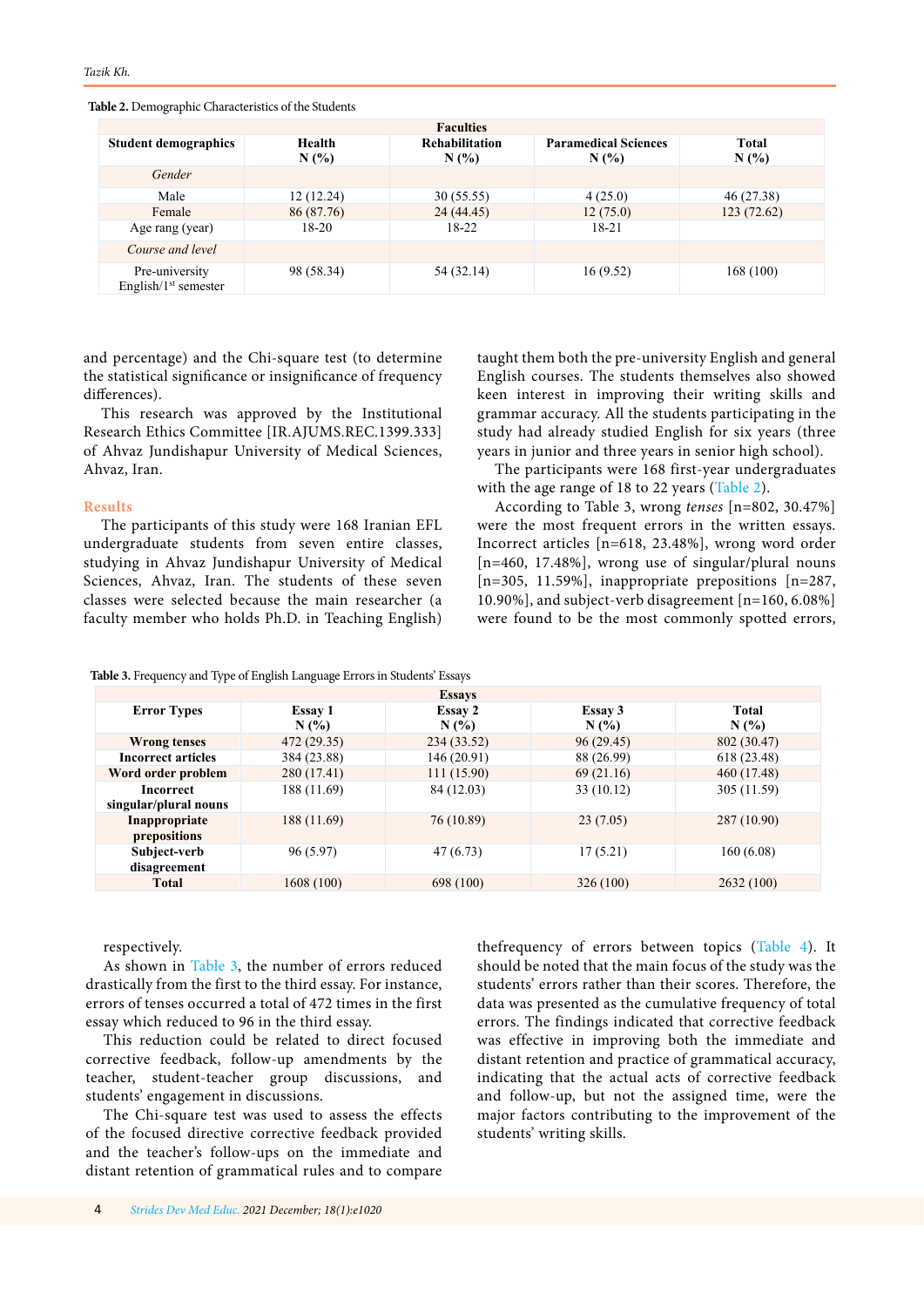|                                   | <b>Essays</b>    |         |                  |              |                   |         |
|-----------------------------------|------------------|---------|------------------|--------------|-------------------|---------|
| <b>Error Types</b>                | Essay 1- Essay 2 |         | Essay 1- Essay 3 |              | Essay 2 - Essay 3 |         |
|                                   | $X^2$            | P       | $\mathbf{X}^2$   | D            | $\mathbf{X}^2$    | P       |
| Wrong tenses                      | 80.23            | < 0.001 | 248.90           | $\leq 0.001$ | 57.70             | < 0.001 |
| <b>Incorrect articles</b>         | 106.87           | < 0.001 | 185.62           | $\leq 0.001$ | 14.37             | < 0.001 |
| Word order problem                | 73.04            | < 0.001 | 127.56           | $\leq 0.001$ | 9.80              | < 0.001 |
| Incorrect singular/plural nouns   | 39.76            | < 0.001 | 108.71           | $\leq 0.001$ | 22.23             | < 0.001 |
| <b>Inappropriate prepositions</b> | 47.51            | < 0.001 | 129.02           | $\leq 0.001$ | 28.37             | < 0.001 |
| Subject-verb disagreement         | 16.79            | < 0.001 | 55.23            | $\leq 0.001$ | 14.06             | < 0.001 |
| Total                             | 359.10           | < 0.001 | 849.80           | < 0.001      | 135.14            | < 0.001 |

**Table 4.** Chi-Square Test Results for the Significance of Error Differences

# **Discussion**

As our results showed, writing is an important but difficult skill for EFL students to master ([10](#page-5-0)). Though educational curricula emphasize on learning four languages, especially English, the time devoted to English courses is not enough. Some researchers ([11](#page-5-0), [12](#page-5-0)) have suggested that preparation sessions for essay writing should range from 1 to 30 hours regardless of the major courses during the semester, which was shown to significantly improve students' essay writing capabilities. According to our findings as well, it is advisable to reform the curricula of Iran's universities, devoting more time to English courses and incorporating essay writing as the major part of language learning.

Essay writing is a process in which the primary purpose is to focus on an idea and develop it in an organized way. When the essay is ready to be presented, teachers assess the product from different perspectives based on either mechanical, functional, or instrumental criteria. Since the Iranian EFL students enrolled in this study participated in university classes without any preparation sessions, the focus of this study was on the mechanical aspect and to determine if the teacher's feedback could help the students improve their writing skills.

In addition to the mechanical and grammatical aspects of essay writing, students are required to be aware of the discipline-specific conventions of academic discourse. Our findings in this study suggest English teachers of medical universities to inform their students of these conventions.

One of the important issues revealed in this study was that medical education in Iran needed to change the curriculum regarding English language courses and adapt itself to students' actual requirements. Curriculum change is one of the essential elements of contemporary medical education and is undertaken by many universities throughout the world. These changes should be in line with new developments in different areas of language learning and research and consider all academic, social, economic, and even historical contexts of Iranian students. University students also need to pass preparation courses in essay writing before entering postgraduate periods. The review of academic requirements shows that postgraduate students need to write their own papers, reports, and reflections in English. So, the lack of writing preparation courses can cause many problems for students, leading them to plagiarize, copy their works in templates, paraphrase previously submitted works, and ask others to translate their written works. To solve such problems, a curriculum reform is essential to incorporate writing courses into medical syllabuses.

In countries with EFL contexts, like Iran, wherein English language is taught formally in state and private schools, medical university students, as the findings of this study showed, still commit various grammatical errors that make their writings incomprehensible. The first step in dealing with this problem is to consider compulsory writing courses in medical education. During these courses, students can learn most of the issues related to writing. Of course, some departments offer scientific paper writing as a complementary course during special English language courses. However, the major problem is the students' lack of structural knowledge. When students are knowledgeable enough about English language rules, then universities can think of further advanced writing courses. Reinforcing students' writing skills can also help achieve reflective writing expectations.

University educators frequently ask their students to think critically and write reflective pieces of writing. Without language knowledge; however, these expectations will never be fulfilled. Therefore, the first step to help medical students attain mastery over essay writing is to boost their writing knowledge by holding appropriate preparation courses.

According to a study  $(13)$  $(13)$  $(13)$ , educational goals and expectations should be explicitly declared to all students. This clarity helps students acknowledge the final destination and plan to reach it by setting reasonable goals ([14](#page-5-0)). In fact, writing is a central skill for medical educators ([13](#page-5-0)); however, little attention is paid to wiring skills in medical education, and students are not usually instructed on how to write precisely and clearly. Moreover, medical students come from different linguistic backgrounds and express variable levels of preliminary education; therefore, educators should be informed about the ways to instruct and guide them in accordance with the defined curriculum.

Medical community, as a globalized community, expects medical undergraduates to write critical and evidencebased letters, papers, and essays ([15](#page-5-0)). This expectation cannot be satisfied without acquiring appropriate writing skills. Therefore, before adding evidence-based writing to the medical curriculum, students should take writing classes and work on their writing proficiency. The findings